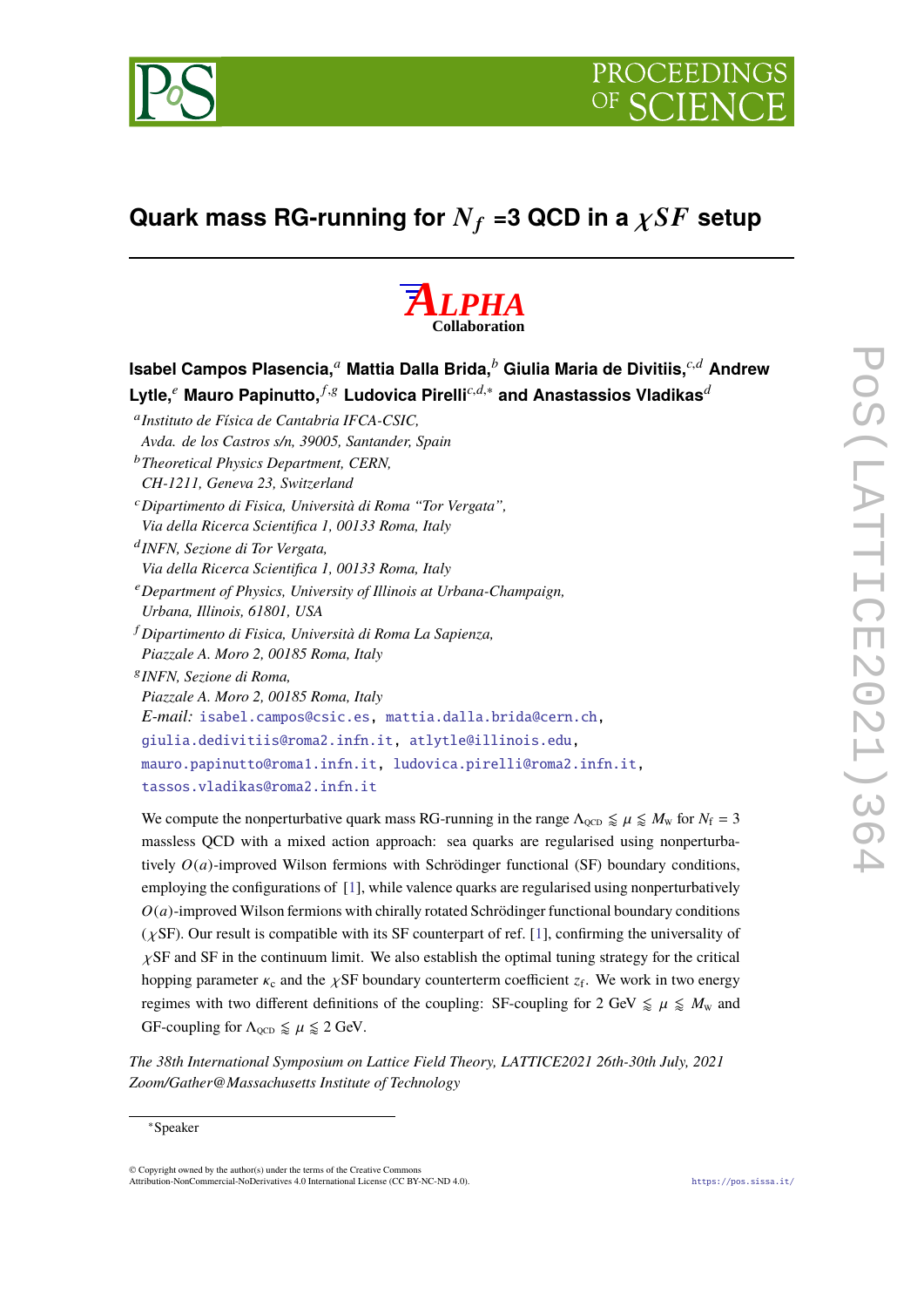## **1. Introduction**

We compute the quark mass RG-running in the range  $\Lambda_{\text{QCD}} \leq \mu \leq M_{\text{W}}$  for  $N_{\text{f}} = 3$  lattice theory with Wilson-clover fermions obeying chirally rotated Schrödinger functional ( $\chi$ SF) boundary conditions, which is a variant of the Schrödinger functional (SF) renormalisation scheme. The special feature of this choice is that continuum massless OCD with  $\chi$ SF boundary conditions is equivalent to the one with SF boundaries, as one is obtained from the other by suitable redefinitions of the fermion fields; yet, on the lattice, in the  $\chi$ SF we obtain automatically  $O(a)$ -improved renormalisation parameters and lattice step scaling functions. [\[2–](#page-6-1)[4\]](#page-6-2)

The possibility of automatic  $O(a)$ -improvement is the main reason to adopt  $\chi$ SF in a long-term project, outlined in [\[5\]](#page-6-3), which ultimately aims at providing the step scaling matrices of all fourfermion operators that contribute to  $B<sub>K</sub>$  in the Standard Model and beyond. Therefore, it is first necessary to perform tests on  $\chi$ SF and make comparisons with SF results, in analogy to those performed in ref. [\[6\]](#page-6-4). In the present talk we compare a  $\chi$ SF estimate of  $M/\overline{m}(u)$  to the SF one in the same energy range and analogous setup, cf. ref. [\[1\]](#page-6-0). *M* is the RGI quark mass, and  $\overline{m}(\mu)$  is the renormalised quark mass at energy scale  $\mu$  in the SF or  $\chi$ SF scheme (they are the same scheme in the continuum). The next step of our project- the computation of the tensor operator- is outlined in ref. [\[7\]](#page-6-5).

## **2. Definitions in SF and in** χ**SF**

At a formal level, continuum massless QCD with  $\chi$ SF boundary conditions is obtained from its SF counterpart by a chiral non-singlet transformation of the fermion fields [\[2\]](#page-6-1):

$$
\psi = R(\pi/2) \psi', \qquad \bar{\psi} = \bar{\psi}' R(\pi/2) , \qquad (1)
$$

where  $\psi$ ,  $\bar{\psi}$  and  $\psi'$ ,  $\bar{\psi}'$  are doublets in isospin space and  $R(\alpha) = \exp(i\alpha \gamma_5 \tau^3/2)$ . We can map SF correlation functions into  $\chi$ SF ones [\[6\]](#page-6-4). For example, the boundary-to-bulk correlation functions

<span id="page-1-0"></span>
$$
f_{\rm P} \equiv -\frac{1}{2} \langle P^{ud} O_5^{du} \rangle_{\rm (SF)} \quad , \quad g_{\rm P}^{ud} \equiv -\frac{1}{2} \langle P^{ud} Q_5^{du} \rangle_{\rm (XSF)} \,, \tag{2}
$$

and the boundary-to-boundary correlation functions

$$
f_1 \equiv -\frac{1}{2} \langle O_5^{ud} O_5^{\prime du} \rangle_{\text{(SF)}} \quad , \quad g_1^{ud} \equiv -\frac{1}{2} \langle Q_5^{ud} Q_5^{\prime du} \rangle_{\text{(XSF)}} \,, \tag{3}
$$

are related and satisfy  $f_P = g_P^{ud}, f_1 = g_1^{ud}$  $\frac{1}{2}$ . Notation is standard: *u*, *d* are flavour indices; *P<sup>ud</sup>*  $\frac{1}{2}$  *O'* and *O'* are respectively. SE and  $\frac{1}{2}$  SE houndary is the non-singlet pseudoscalar density;  $O_5$ ,  $O'_5$ <br>operators. The latters are defined in ref. [6]. The  $Q'_5$  and  $Q_5$ ,  $Q'_5$  $\frac{1}{5}$  are respectively SF and  $\chi$ SF boundary operators. The latters are defined in ref. [\[6\]](#page-6-4). The above formal properties follow from the invariance of the massless QCD action under flavour and chiral transformations. They are broken on the lattice, but they are recovered after renormalisation in the continuum limit. We can define renormalisation conditions in SF and in  $\chi$ SF setups for the pseudoscalar operator,

$$
\frac{Z_{\rm P}^{\rm SF}(g_0^2, L/a)f_{\rm P}(T/2)}{\sqrt{f_1}} = \left[\frac{f_{\rm P}(T/2)}{\sqrt{f_1}}\right]_{g_0^2=0} , \quad \frac{Z_{\rm P}^{\rm XSF}(g_0^2, L/a)g_{\rm P}^{\rm ud}(T/2)}{\sqrt{g_1^{\rm ud}}} = \left[\frac{g_{\rm P}^{\rm ud}(T/2)}{\sqrt{g_1^{\rm ud}}}\right]_{g_0^2=0} , \quad (4)
$$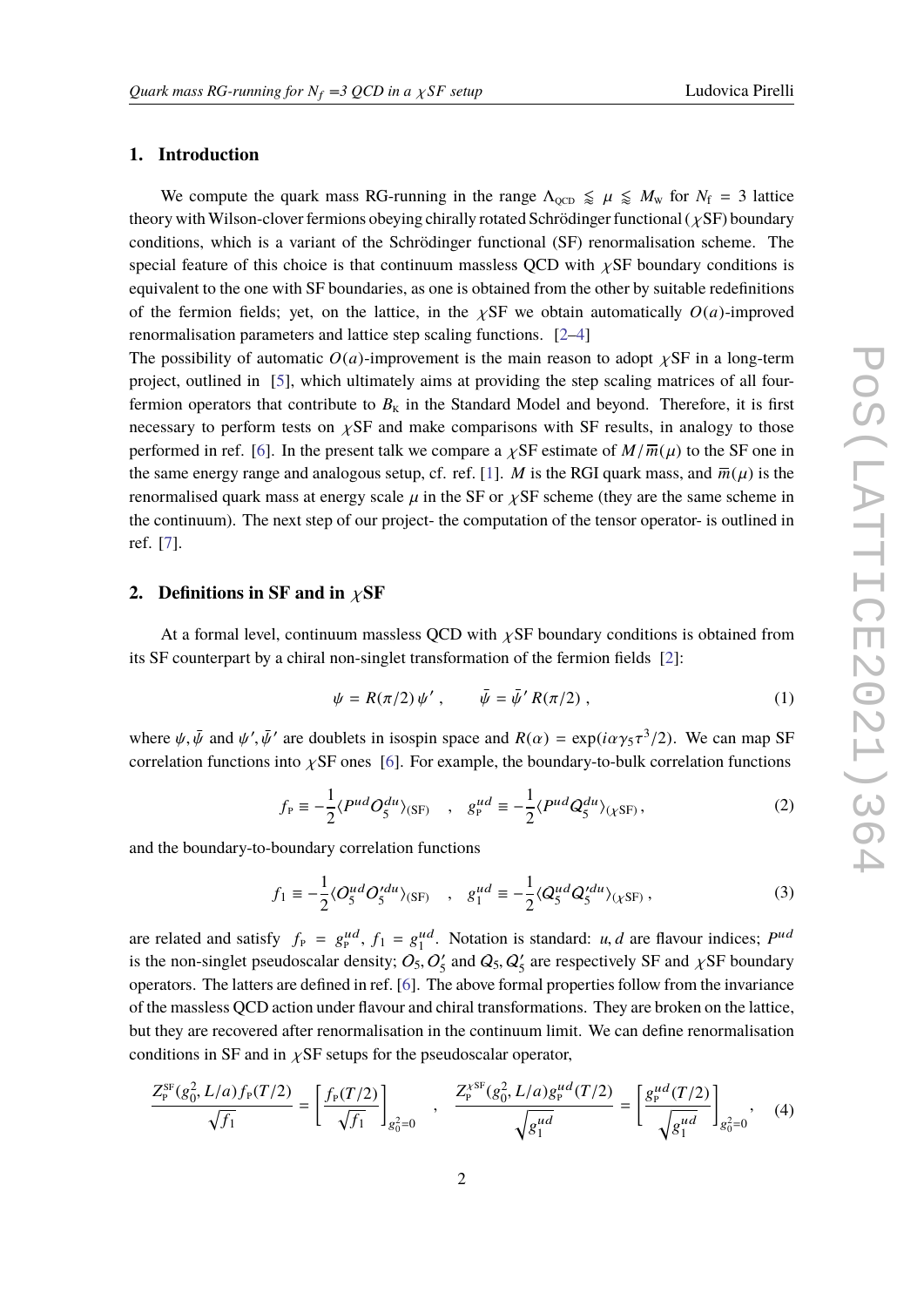for a symmetric lattice with volume  $L^3 \times T$  and for  $T = L$ . The above relations evince that the renormalisation scale is  $\mu = 1/L$ . The definition of the step scaling functions for the pseudoscalar operator immediately follows

<span id="page-2-2"></span>
$$
\Sigma_{\mathbf{p}}^{SF,\chi SF}(g_0^2, a/L) = \frac{Z_{\mathbf{p}}^{SF,\chi SF}(g_0^2, 2L/a)}{Z_{\mathbf{p}}^{SF,\chi SF}(g_0^2, L/a)},\tag{5}
$$

and the relations between SF and  $\chi$ SF imply that  $\Sigma_{\rm P}^{\rm SF}(g_0^2, a/L)$  and  $\Sigma_{\rm P}^{\rm xSF}(g_0^2, a/L)$  have the same continuum limit  $\sigma_{\rm p}(u)$ 

$$
\sigma_{P}(u) = \lim_{a \to 0} \sum_{P}^{SF, \chi SF} (g_0^2, a/L) \Big|_{\bar{g}^2(L) = u} \,, \tag{6}
$$

where *u* is the squared renormalised coupling.

#### **3. Computational setup**

We use the configuration ensembles of [\[1\]](#page-6-0), thus working in a mixed action setup: sea quarks are regularised in SF, but we invert the Dirac-Wilson operator with  $\chi$ SF boundary conditions. The ensembles span over two energy regimes with an intermediate ("switching") scale conventionally chosen to be  $\mu_0/2 \sim 2$  GeV [\[8\]](#page-6-6): the high-energy one is the range  $\mu_0/2 \leq \mu \leq M_w$  and the low-energy one is the range  $\Lambda_{\text{QCD}} \leq \mu \leq \mu_0/2$ . [\[9,](#page-6-7) [10\]](#page-6-8) The main difference between the two is the definition adopted for the renormalised coupling  $\bar{g}$ : in the high-energy range it is the non-perturbative SF coupling [\[11\]](#page-6-9), whereas in the low-energy one it is the gradient flow (GF) coupling [\[12\]](#page-6-10). Note that the renormalisation condition for the quark mass renormalisation factor  $1/Z_{\rm P}$  is the same for both regimes, so  $\sigma_{\rm p}$  is expected to be a continuous function of the scale  $\mu = 1/L$  in the whole energy range  $[\Lambda_{\text{QCD}}, M_{\text{W}}]$ . Also note that two different gauge actions are employed in the two sectors: Wilson-plaquette action for the SF region and tree-level Symanzik improved (Lüscher-Weisz) action for the GF one. In both cases, the fermionic action is Wilson-clover.

## **4.** Tuning of  $z_f$  and  $\kappa_c$

On the lattice, the  $\chi$ SF version of parity ( $\mathcal{P}_5$ ) is broken, cf. ref. [\[2\]](#page-6-1). We need to restore it by introducing the renormalisation coefficient  $z_f$ , which is tuned imposing the vanishing of a  $P_5$ -odd correlation function:

<span id="page-2-1"></span>
$$
g_A^{ud}(x_0)\Big|_{x_0=T/2} = 0 , \qquad (7)
$$

where  $g_A^{ud}$  is defined analogously to  $g_P^{ud}$  in [\(2\)](#page-1-0) with an axial current in the bulk. The tuning of  $z_f$ for each ensemble is shown on the left panel of Figure [1.](#page-3-0)

Moreover the hopping parameter  $\kappa$  must be tuned to its critical value  $\kappa_c$ , since  $\chi$ SF is a mass independent renormalisation scheme. We use the SF  $\kappa_c$  estimate of ref. [\[1\]](#page-6-0), obtained by imposing the vanishing of the SF-PCAC mass,  $m^{SF}(g_0^2, \kappa) \equiv \tilde{\partial}_0 f_A^I(x_0)/2 f_P(x_0)^T$  and then tune  $z_f$  in order to existing  $\tilde{\partial}_0 f_A^I(x_0)/2 f_P(x_0)^T$  and then tune  $z_f$  in order to satisfy Eq.[\(7\)](#page-2-1). This avoids having to retune  $\kappa$  by imposing the vanishing of the  $\chi$ SF-PCAC mass,  $m^{\gamma s}g_0^2$ ,  $\kappa$ )  $\equiv \tilde{\partial}_0 g_A^{\mu d}(x_0)/2g_p^{\mu d}(x_0)$ , as proposed in ref. [\[13\]](#page-6-11). This choice is possible because the tuning of  $\kappa^{\chi\textrm{SF}}$  and  $z_f$  have been shown to be weakly dependent on each other [\[13\]](#page-6-11), suggesting

<span id="page-2-0"></span><sup>&</sup>lt;sup>1</sup>The axial current insertion in  $f_A^I$  includes the  $c_A$  Symanzik term.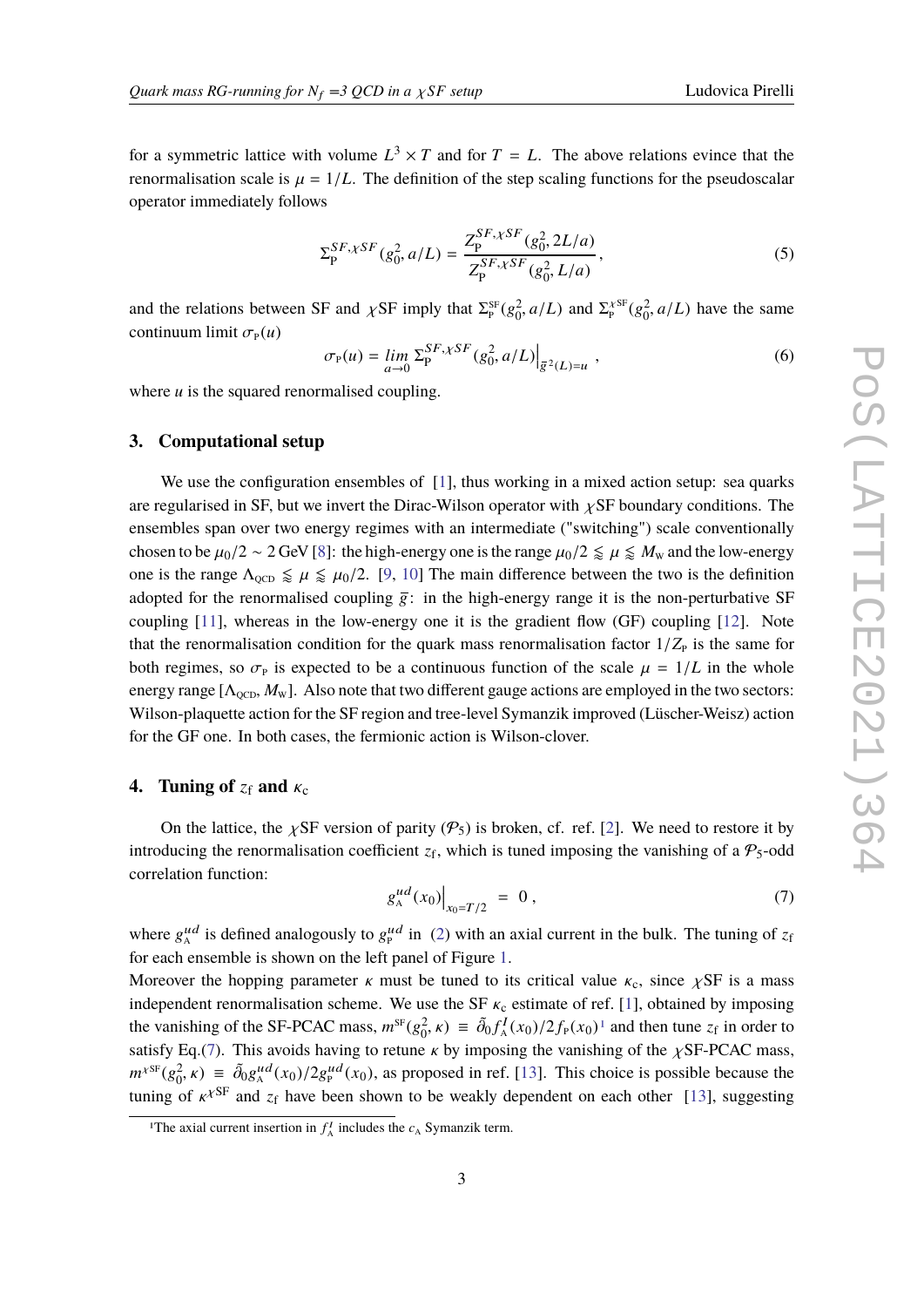<span id="page-3-0"></span>

**Figure 1:** On the left: tuning of the boundary counterterm  $z_f$  on SF and GF ensembles. The black dotted line is the perturbative result known at  $O(g_0^2)$ ; the grey band is the result from fitting the SF data, truncated at  $O(g_0^2)$ . The curve is discontinuous in  $\beta$  as the definitions of the coupling and the gauge actions are different in the GE and SE regimes. in the GF and SF regimes.

On the right:  $\Sigma_p^{X \text{SF}}$  vs  $(a/L)^2$  at  $u_{\text{SF}}$ =2.012, with and without the retuning of  $\kappa_c$ .

that using  $\kappa_c^{\rm SF}$  in place of  $\kappa_c^{\rm YSF}$  should not mistune  $z_f$ . To check this explicitly we compute the step<br>cooling function of the negation graphs are the suitabling each with two  $(u, \tau)$  estimates: function scaling function of the pseudoscalar operator at the switching scale with two ( $\kappa_c$ ,  $z_f$ ) estimates: first we use  $\kappa_c$  of [\[1\]](#page-6-0) and tune  $z_f$  so that Eq.[\(7\)](#page-2-1) is satisfied. Second we retune recursively  $z_f$  and  $\kappa_c$  until both condition [\(7\)](#page-2-1) and  $m^{\chi_{\text{SF}}} = 0$  are satisfied. We see in Figure [1](#page-3-0) (right panel) that the two sets of data are perfectly compatible, both at finite lattice spacing and in the continuum.

#### **5. Running of the quark mass**

We compute the running of the quark mass from hadronic scales to high-energy scales and we compare our results to those of [\[1\]](#page-6-0):

<span id="page-3-1"></span>
$$
\frac{M}{\overline{m}(\mu_{had})} = \frac{M}{\overline{m}(2^k\mu_0)} \frac{\overline{m}(2^k\mu_0)}{\overline{m}(\mu_0/2)} \frac{\overline{m}(\mu_0/2)}{\overline{m}(\mu_{had})} .
$$
\n(8)

As in [\[1\]](#page-6-0), nonperturbative running factorizes into a low-energy factor computed in the GF regime (rightmost term of Eq. [\(8\)](#page-3-1)) and a high-energy factor computed in the SF regime (central term of Eq. [\(8\)](#page-3-1)). The leftmost factor is calculated by integrating the perturbative RGE at high energies (large *k* value):

<span id="page-3-2"></span>
$$
\frac{M}{\overline{m}(2^k\mu_0)} = \left[2b_0\overline{g}_{\rm SF}^2(2^k\mu_0)\right]^{-d_0/2b_0} \times \exp\left\{-\int_0^{\overline{g}_{\rm SF}(2^k\mu_0)} dx \left[\frac{\tau(x)}{\beta(x)} - \frac{d_0}{b_0x}\right]\right\}.
$$
(9)

To compute the central factor of Eq. [\(8\)](#page-3-1), the starting point is to extract the continuum  $\sigma_{\rm p}(u)$ from the  $\Sigma_t^{\text{XSE}}(u, a/L)$  data (see left panel of Figure [2\)](#page-4-0) through a fit constrained by the 1- and 2-loop perturbative coefficients of the continuum step scaling function. In Figure [3](#page-4-1) we show our result for  $\sigma_{\rm P} (u)$  and compare it to the perturbative predictions. We see that there is a very good agreement with the 2-loop perturbative result, specific to both  $\chi$ SF and SF schemes. The running of quark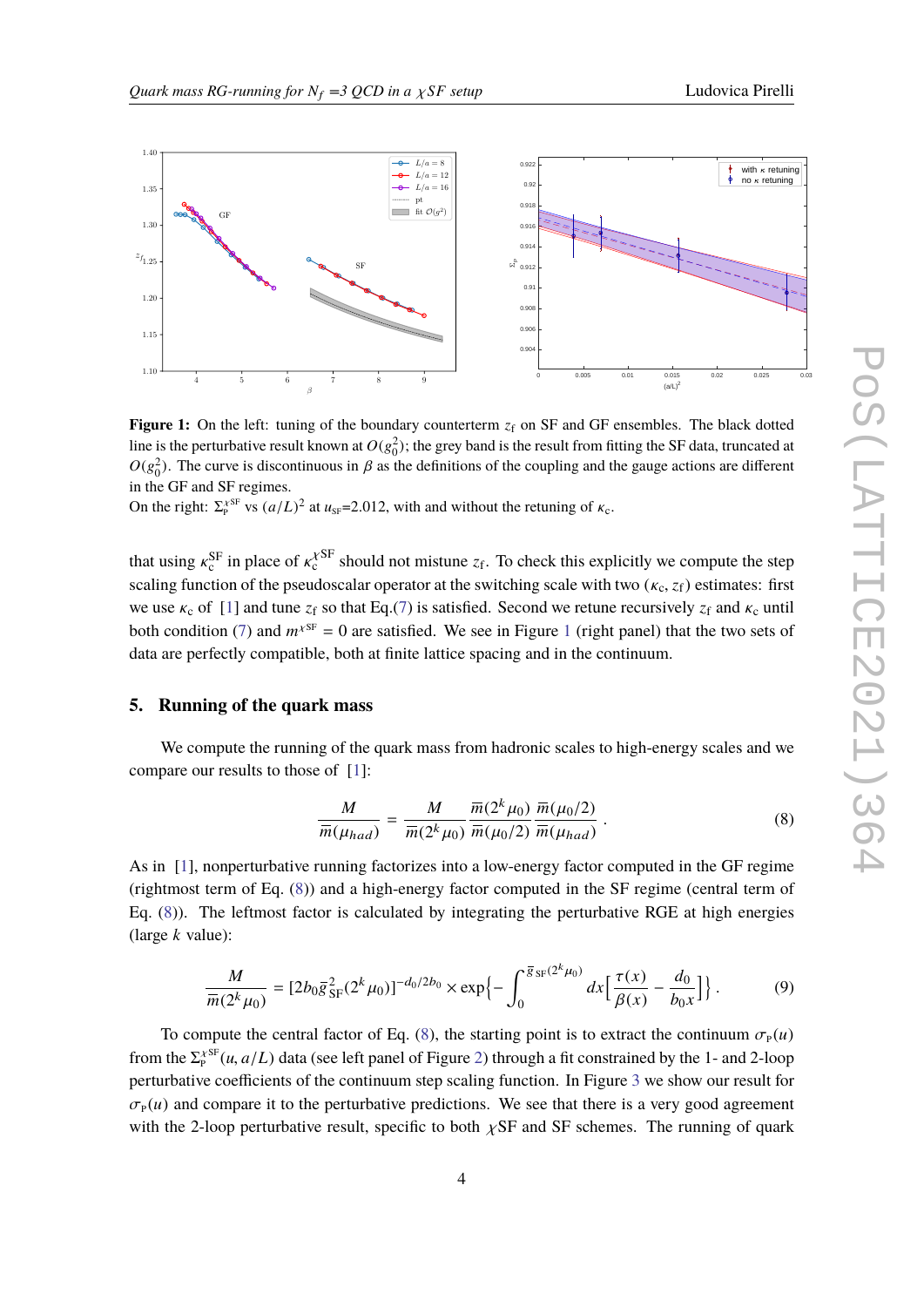<span id="page-4-0"></span>

**Figure 2:** Left: fit to the step-scaling data  $\Sigma_P^{XSE}(u, a/L)$  in the high-energy regime; the transparent  $L/a = 6$  data points are not included in the fit. The data points and the hands of the same soleur are at a fixed val data points are not included in the fit. The data points and the bands of the same colour are at a fixed value of the renormalised squared coupling  $u$ . Right: Fit to the step-scaling data  $\Sigma_p$  in the low-energy regime. The bands of the same colour are at a fixed value of *u*. The data points close to the bands are at *approximately* the same *u*.

<span id="page-4-1"></span>

**Figure 3:**  $\sigma_{P}(u)$  compared with perturbation theory.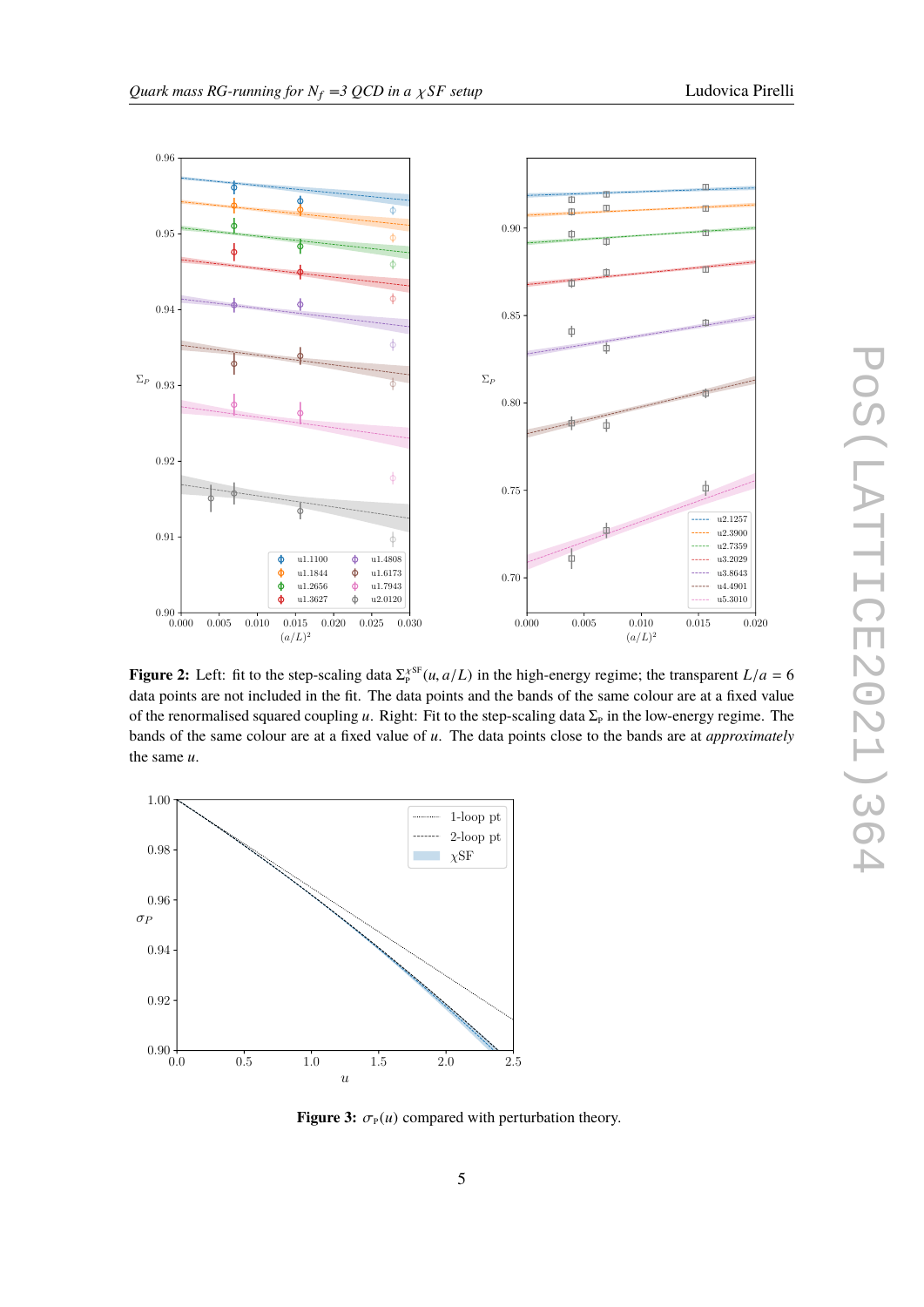masses from the highest energy to the switching scale is computed in terms of  $\sigma_p$ :

<span id="page-5-0"></span>
$$
\frac{\overline{m}(2^k \mu_0)}{\overline{m}(\mu_0/2)} = \prod_{n=0}^k \sigma_p(u_n),
$$
\n(10)

where the ratio between  $\mu(u_{n+1})$  and  $\mu(u_n)$  is 2, as follows from the definition of the step scaling function [\(5\)](#page-2-2).Having established that the result shown in Fig. [3](#page-4-1) is a robust non-perturbative estimate of  $\sigma_{P}(u)$ , even for squared couplings below the lowest simulated value  $u_{S_F}$ , it is possible to compute [\(10\)](#page-5-0) even for energy scales that lie outside our simulation range, in a region where perturbation theory can be safely applied. We have checked that our results are stable for  $k \geq 5$ . Our preliminary result is given for the conservative choice of  $k = 10$ . The first two factors of [\(8\)](#page-3-1), i.e. [\(9\)](#page-3-2) and [\(10\)](#page-5-0), are combined to compute the running down to the switching scale, for which we find the following value:

$$
\frac{M}{\overline{m}(\mu_0/2)} = 1.7519(74) \,. \tag{11}
$$

Alternatively we fit the  $\Sigma_t^{\text{SFR}}(u, a/L)$  data according to the prescription  $\tau$ :*global* of ref. [\[1\]](#page-6-0) in order to obtain directly an estimate of the anomalous dimension  $\tau(u)$  in the high-energy range. Our  $\tau(u)$ result and  $\beta(u)$  from ref. [\[1\]](#page-6-0) are fed into Eq. [\(9\)](#page-3-2), written for the scale  $\mu_0/2$  instead of  $2^k \mu_0$ , giving  $M(\overline{u}(u_1/2) - 1.7515(81)$ . In a graphy SE setting ref. [1] quotes  $M(\overline{u}(u_1/2) - 1.7505(80)$ . All  $M/\overline{m}(\mu_0/2) = 1.7516(81)$ . In a purely SF setup, ref. [\[1\]](#page-6-0) quotes  $M/\overline{m}(\mu_0/2) = 1.7505(89)$ . All three results are in excellent agreement.

In the GF regime we fit the  $\Sigma_p^{\text{XSE}}(u, a/L)$  data (see right side of Figure [2\)](#page-4-0), but we must consider the layer of 2 that the lowest bound of the GF sector is not obtained dividing the switching scale by a power of 2. Thus we prefer to compute the running in terms of the mass anomalous dimension  $\tau(\bar{g})$ , using the relation

$$
\sigma_P(u) = \exp\left[-\int_{\sqrt{u}}^{\sqrt{\sigma(u)}} dg \frac{\tau(g)}{\beta(g)}\right].
$$
 (12)

Our result for the running factor between the switching and the hadronic scales

$$
\frac{\overline{m}(\mu_0/2)}{\overline{m}(\mu_{\text{had}})} = \exp\left[-\int_{\sqrt{\sigma(u_0)}}^{\sqrt{u_{\text{had}}}} dg \frac{\tau(g)}{\beta(g)}\right],\tag{13}
$$

is

$$
\frac{\overline{m}(\mu_0/2)}{\overline{m}(\mu_{\text{had}})} = 0.5199(39). \tag{14}
$$

This is also in good agreement with the result of [\[1\]](#page-6-0):  $\overline{m}(\mu_0/2)/\overline{m}(\mu_{\text{had}}) = 0.5226(43)$ . Putting expanding together given everything together gives:

$$
\frac{M}{\overline{m}(\mu_{\text{had}})} = 0.9108(78). \tag{15}
$$

As expected from previous results, it agrees well with its SF counterpart of ref. [\[1\]](#page-6-0):  $M/\overline{m}(\mu_{\text{had}}) = 0.0148(88)$ <sup>0</sup>.9148(88).

#### **Acknowledgments**

We wish to thank Patrick Fritzsch, Carlos Pena, David Preti, and Alberto Ramos for their help. This work is partially supported by INFN and CINECA, as part of research project of the